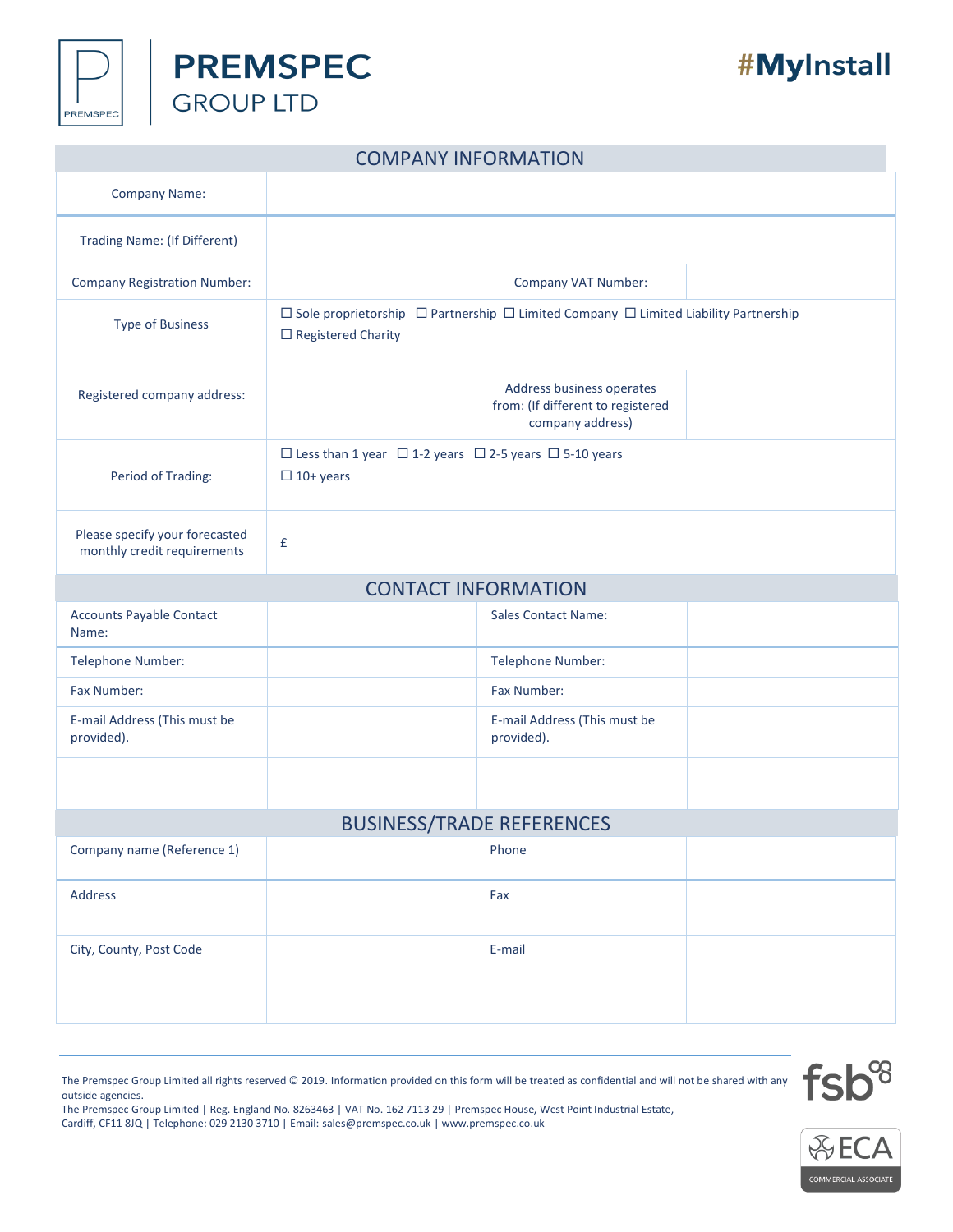

|                                                                                                                                                                                                                                                                                                                                                                                                                           | Company name (Reference 2)                                                                                                                           |                                                                                                       | Phone      |  |  |  |
|---------------------------------------------------------------------------------------------------------------------------------------------------------------------------------------------------------------------------------------------------------------------------------------------------------------------------------------------------------------------------------------------------------------------------|------------------------------------------------------------------------------------------------------------------------------------------------------|-------------------------------------------------------------------------------------------------------|------------|--|--|--|
| <b>Address</b>                                                                                                                                                                                                                                                                                                                                                                                                            |                                                                                                                                                      |                                                                                                       | Fax        |  |  |  |
|                                                                                                                                                                                                                                                                                                                                                                                                                           | City, County, Post Code                                                                                                                              |                                                                                                       | E-mail     |  |  |  |
| <b>DIRECTORS DETAILS</b>                                                                                                                                                                                                                                                                                                                                                                                                  |                                                                                                                                                      |                                                                                                       |            |  |  |  |
| Name & Address of Director/Partner:                                                                                                                                                                                                                                                                                                                                                                                       |                                                                                                                                                      | Name & Address of Director/Partner:                                                                   |            |  |  |  |
| <b>Telephone Number:</b>                                                                                                                                                                                                                                                                                                                                                                                                  |                                                                                                                                                      | Telephone Number:                                                                                     |            |  |  |  |
| Fax Number:                                                                                                                                                                                                                                                                                                                                                                                                               |                                                                                                                                                      | Fax Number:                                                                                           |            |  |  |  |
| Are you the Director/Owner of any other businesses? If yes, please<br>state:                                                                                                                                                                                                                                                                                                                                              |                                                                                                                                                      | Are you the Director/Owner of any other businesses? If yes, please<br>state:                          |            |  |  |  |
| <b>ACCEPTANCE OF TERMS AND CONDITIONS</b>                                                                                                                                                                                                                                                                                                                                                                                 |                                                                                                                                                      |                                                                                                       |            |  |  |  |
| All invoices are to be paid 30 days from the end of the month (unless different terms are agreed).<br>1.                                                                                                                                                                                                                                                                                                                  |                                                                                                                                                      |                                                                                                       |            |  |  |  |
| 2.                                                                                                                                                                                                                                                                                                                                                                                                                        |                                                                                                                                                      | Rebates and settlements on accounts are to be agreed separately and do not affect your payment terms. |            |  |  |  |
| 3.                                                                                                                                                                                                                                                                                                                                                                                                                        |                                                                                                                                                      | Claims arising from invoices must be made within seven working days.                                  |            |  |  |  |
| All invoices will be emailed to the accounts email address provided unless an alternative is given. Should you wish invoices to be<br>4.<br>printed, please make our offices aware of this via email or letter (please send correspondence to address listed below).                                                                                                                                                      |                                                                                                                                                      |                                                                                                       |            |  |  |  |
| We would like to keep you up to date with changes to your account and offers from the company using the company email address<br>5.<br>provided. Please tick the box should this be acceptable $\Box$                                                                                                                                                                                                                     |                                                                                                                                                      |                                                                                                       |            |  |  |  |
| 6.                                                                                                                                                                                                                                                                                                                                                                                                                        | Any changes you wish to make to your account should be sent by email to accounts@premspecelectrical.com, or in writing to the<br>address below.      |                                                                                                       |            |  |  |  |
| 7.                                                                                                                                                                                                                                                                                                                                                                                                                        | The Premspec Group Ltd. Reserves the right to review your credit terms and at any time, adjust these limits without any discussion<br>with yourself. |                                                                                                       |            |  |  |  |
| By submitting this application, you certify that the information contained is complete and accurate. You are also aware that the<br>8.<br>information will be used to determine the amount of credit to be extended. Furthermore you also give permission for the<br>companies listed as trade references to provide necessary information in assisting The Premspec Group Limited assess your<br>application for credit. |                                                                                                                                                      |                                                                                                       |            |  |  |  |
| If you are happy, with the terms above, please sign below.<br>9.                                                                                                                                                                                                                                                                                                                                                          |                                                                                                                                                      |                                                                                                       |            |  |  |  |
| <b>SIGNATURES</b>                                                                                                                                                                                                                                                                                                                                                                                                         |                                                                                                                                                      |                                                                                                       |            |  |  |  |
| Signature:                                                                                                                                                                                                                                                                                                                                                                                                                |                                                                                                                                                      |                                                                                                       | Signature: |  |  |  |
| Name and Title:                                                                                                                                                                                                                                                                                                                                                                                                           |                                                                                                                                                      | Name and Title:                                                                                       |            |  |  |  |

The Premspec Group Limited all rights reserved © 2019. Information provided on this form will be treated as confidential and will not be shared with any outside agencies.

The Premspec Group Limited | Reg. England No. 8263463 | VAT No. 162 7113 29 | Premspec House, West Point Industrial Estate, Cardiff, CF11 8JQ | Telephone: 029 2130 3710 | Email[: sales@premspec.co.uk](mailto:sales@premspec.co.uk) [| www.premspec.co.uk](http://www.premspec.co.uk/)